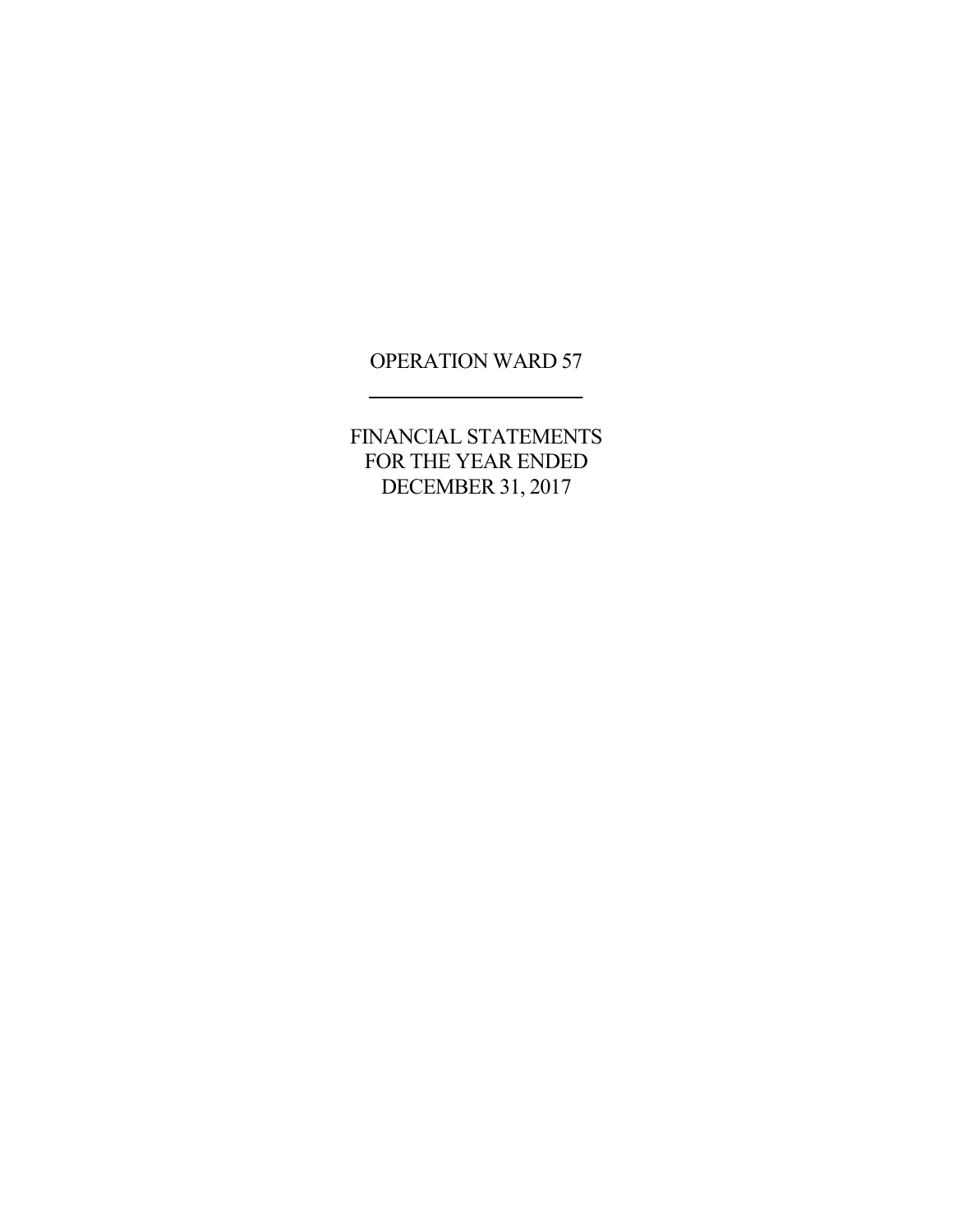# **TABLE OF CONTENTS**

|                                                                          | Pages |
|--------------------------------------------------------------------------|-------|
|                                                                          |       |
| <b>FINANCIAL STATEMENTS:</b>                                             |       |
| Statement of Assets, Liabilities, and Net Assets - Modified Cash Basis 3 |       |
|                                                                          |       |
|                                                                          |       |
|                                                                          |       |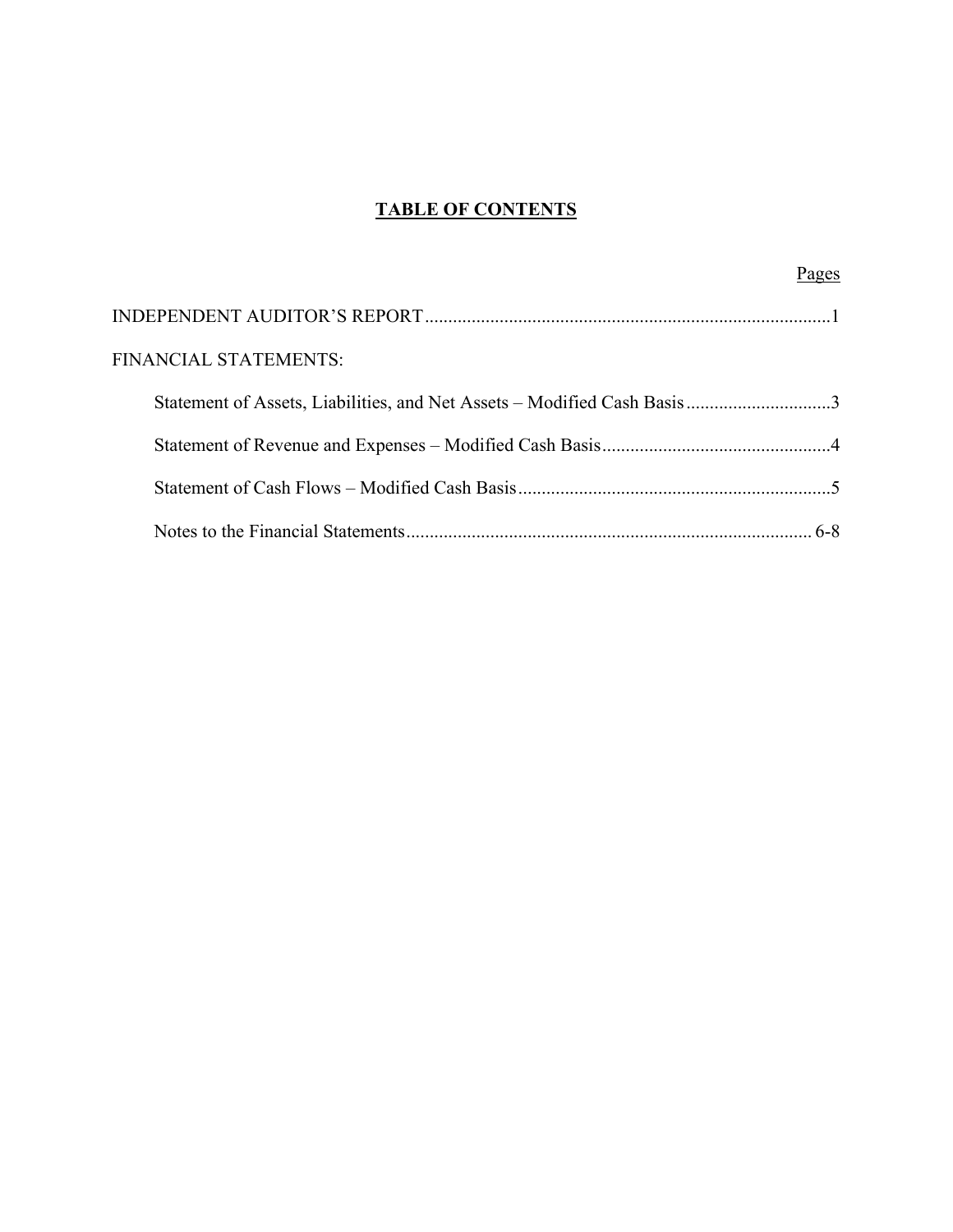

# LUBY & THOMSON, PLLC

Certified Public Accountants

> 1109 First Avenue, Suite 210 · Seattle, WA 98101 (206) 628-4991 Fax (206) 682-3977

# **INDEPENDENT AUDITOR'S REPORT**

To the Board of Directors Operation Ward 57 Seattle, WA

We have audited the accompanying financial statements of Operation Ward 57 (a nonprofit organization), which comprise the statement of assets, liabilities, and net assets—modified cash basis as of December 31, 2017, and the related statements of revenue and expenses—modified cash basis and cash flows—modified cash basis for the year then ended, and the related notes to the financial statements.

# **Management's Responsibility for the Financial Statements**

Management is responsible for the preparation and fair presentation of these financial statements in accordance with the modified cash basis of accounting as described in Note 2; this includes determining that the modified cash basis of accounting is an acceptable basis for the preparation of the financial statements in the circumstances. Management is also responsible for the design, implementation, and maintenance of internal control relevant to the preparation and fair presentation of financial statements that are free from material misstatement, whether due to fraud or error.

# **Auditor's Responsibility**

Our responsibility is to express an opinion on these financial statements based on our audit. We conducted our audit in accordance with auditing standards generally accepted in the United States of America. Those standards require that we plan and perform the audit to obtain reasonable assurance about whether the financial statements are free from material misstatement.

An audit involves performing procedures to obtain audit evidence about the amounts and disclosures in the financial statements. The procedures selected depend on the auditor's judgment, including the assessment of the risks of material misstatement of the financial statements, whether due to fraud or error. In making those risk assessments, the auditor considers internal control relevant to the entity's preparation and fair presentation of the financial statements in order to design audit procedures that are appropriate in the circumstances, but not for the purpose of expressing an opinion on the effectiveness of the entity's internal control. Accordingly, we express no such opinion. An audit also includes evaluating the appropriateness of accounting policies used and the reasonableness of significant accounting estimates made by management, as well as evaluating the overall presentation of the financial statements.

We believe that the audit evidence we have obtained is sufficient and appropriate to provide a basis for our audit opinion.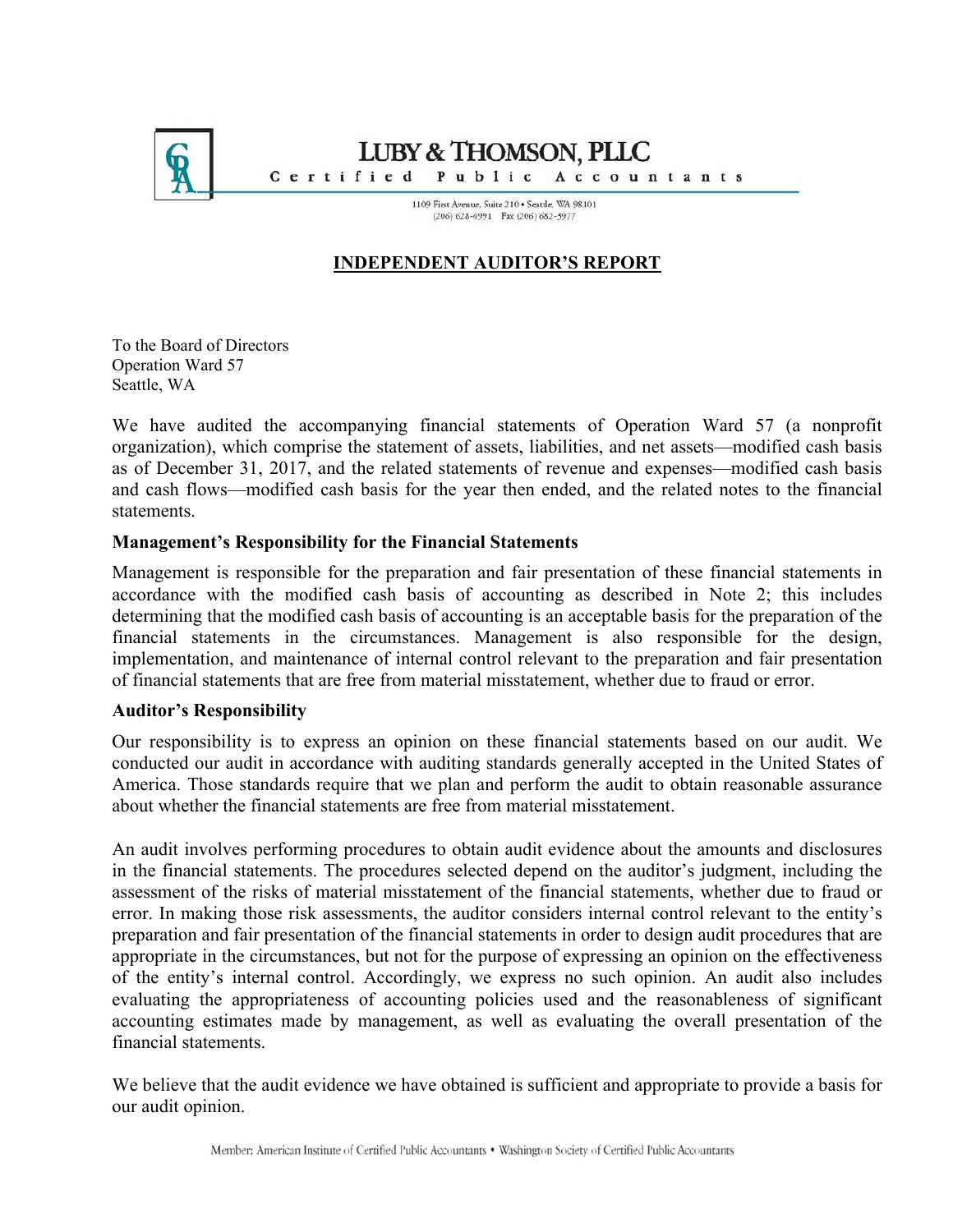# **Opinion**

In our opinion, the financial statements referred to above present fairly, in all material respects, the assets, liabilities, and net assets of Operation Ward 57 as of December 31, 2017, and its revenue and expenses and cash flows for the year then ended in accordance with the modified cash basis of accounting as described in Note 2.

# **Basis of Accounting**

We draw attention to Note 2 of the financial statements, which describes the basis of accounting. The financial statements are prepared on the modified cash basis of accounting, which is a basis of accounting other than accounting principles generally accepted in the United States of America. Our opinion is not modified with respect to that matter.

July & Thoman

Luby & Thomson, PLLC Certified Public Accountants Seattle, WA November 5, 2019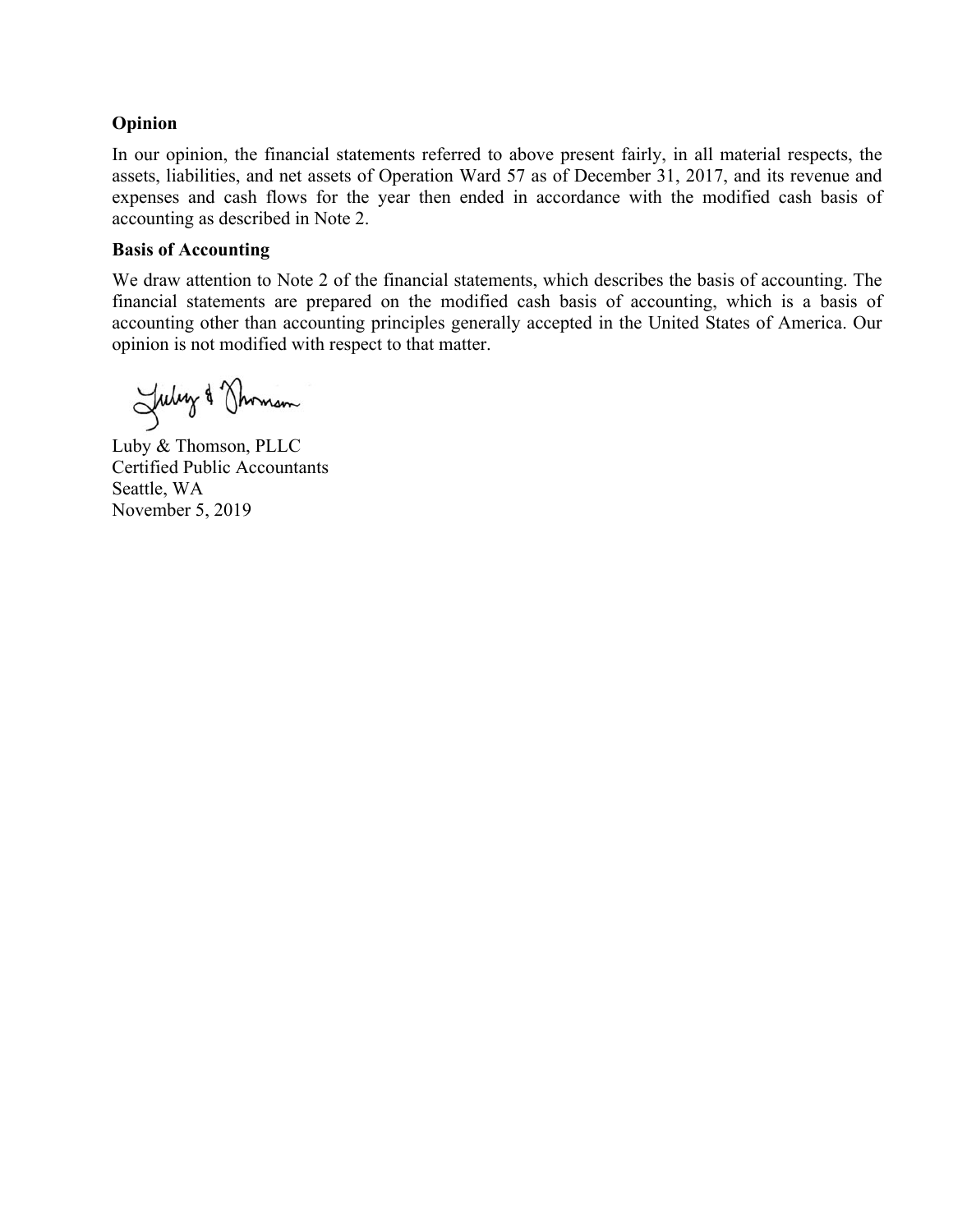# STATEMENT OF ASSETS, LIABILITIES, AND NET ASSETS - MODIFIED CASH BASIS DECEMBER 31, 2017

# **ASSETS**

| Current assets                |               |
|-------------------------------|---------------|
| Cash and cash equivalents     | \$<br>67,333  |
| Inventory                     | 9,483         |
| Total current assets          | 76,816        |
| Vehicle and equipment         | 61,474        |
| Less accumulated depreciation | (23, 351)     |
| Net fixed assets              | 38,123        |
| <b>TOTAL ASSETS</b>           | \$<br>114,939 |

#### LIABILITIES AND NET ASSETS

| <b>Current liabilities</b>                           |               |
|------------------------------------------------------|---------------|
| Accrued expense                                      | \$<br>489     |
| Total current liabilities                            | 489           |
| Net assets<br>Unrestricted<br>Temporarily restricted | 114,450       |
| Total net assets                                     | 114,450       |
| <b>TOTAL LIABILITIES AND NET ASSETS</b>              | \$<br>114,939 |

The accompanying notes are an integral part of these financial statements.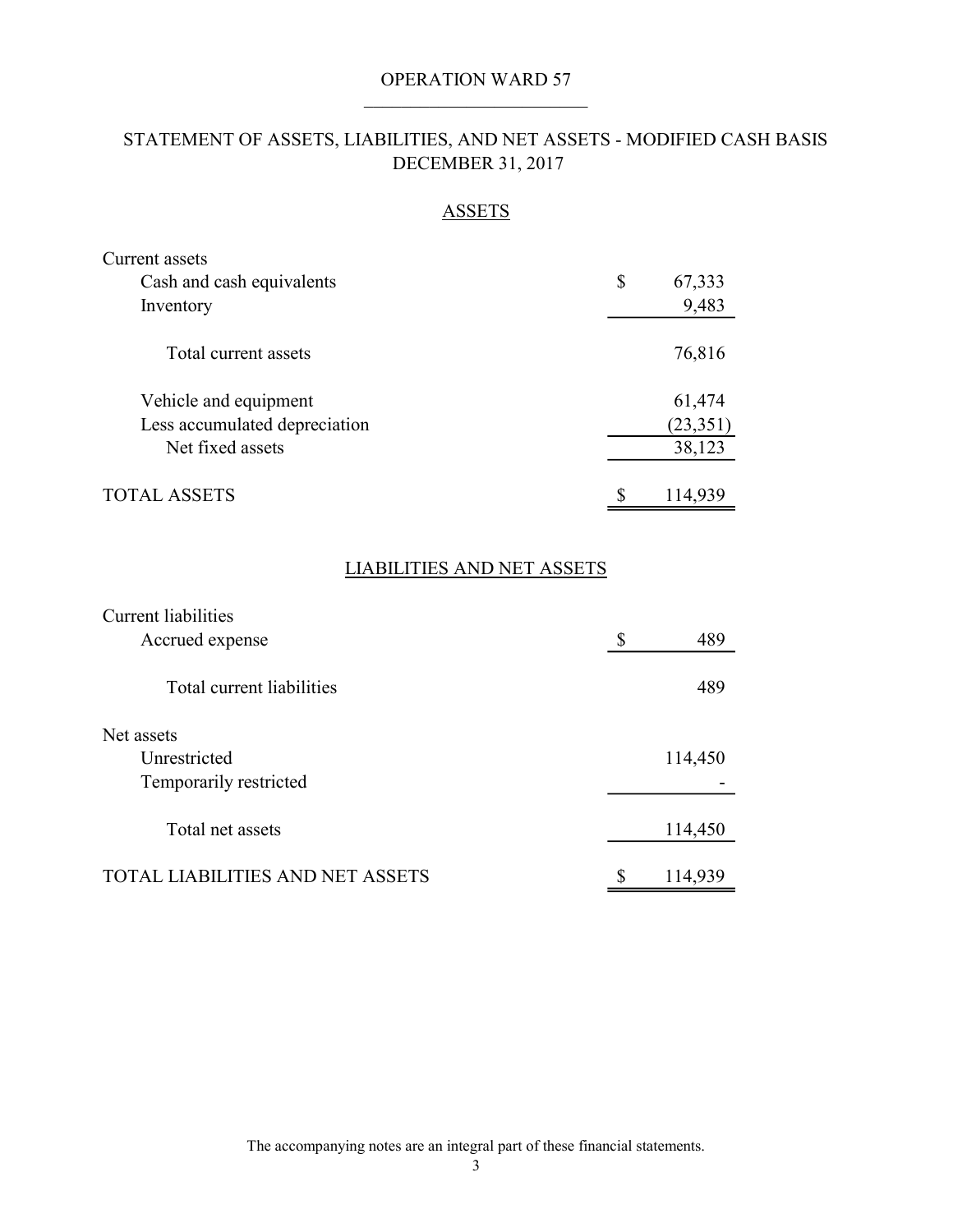# DECEMBER 31, 2017 STATEMENT OF REVENUE AND EXPENSES - MODIFIED CASH BASIS FOR THE YEAR ENDED

|                                 |              | Temporarily  |                           |            |    |          |
|---------------------------------|--------------|--------------|---------------------------|------------|----|----------|
|                                 |              | Unrestricted |                           | Restricted |    | Total    |
| Revenue                         |              |              |                           |            |    |          |
| Contributions                   | $\mathbb{S}$ | 144,769      | $\boldsymbol{\mathsf{S}}$ |            | \$ | 144,769  |
| <b>Bequest</b>                  |              |              |                           |            |    |          |
| Other revenue                   |              | 152          |                           |            |    | 152      |
| In-kind donations               |              | 10,487       |                           |            |    | 10,487   |
| Total revenue                   |              | 155,408      |                           |            |    | 155,408  |
| Expenses                        |              |              |                           |            |    |          |
| Program services                |              | 154,982      |                           |            |    | 154,982  |
| Management and general          |              | 11,114       |                           |            |    | 11,114   |
| Fundraising                     |              | 21,422       |                           |            |    | 21,422   |
| Total expenses                  |              | 187,518      |                           |            |    | 187,518  |
| Change in net assets            |              | (32,110)     |                           |            |    | (32,110) |
| Net assets at beginning of year |              | 146,560      |                           |            |    | 146,560  |
| Net assets at end of year       | S            | 114,450      | \$                        |            | \$ | 114,450  |

The accompanying notes are an integral part of these financial statements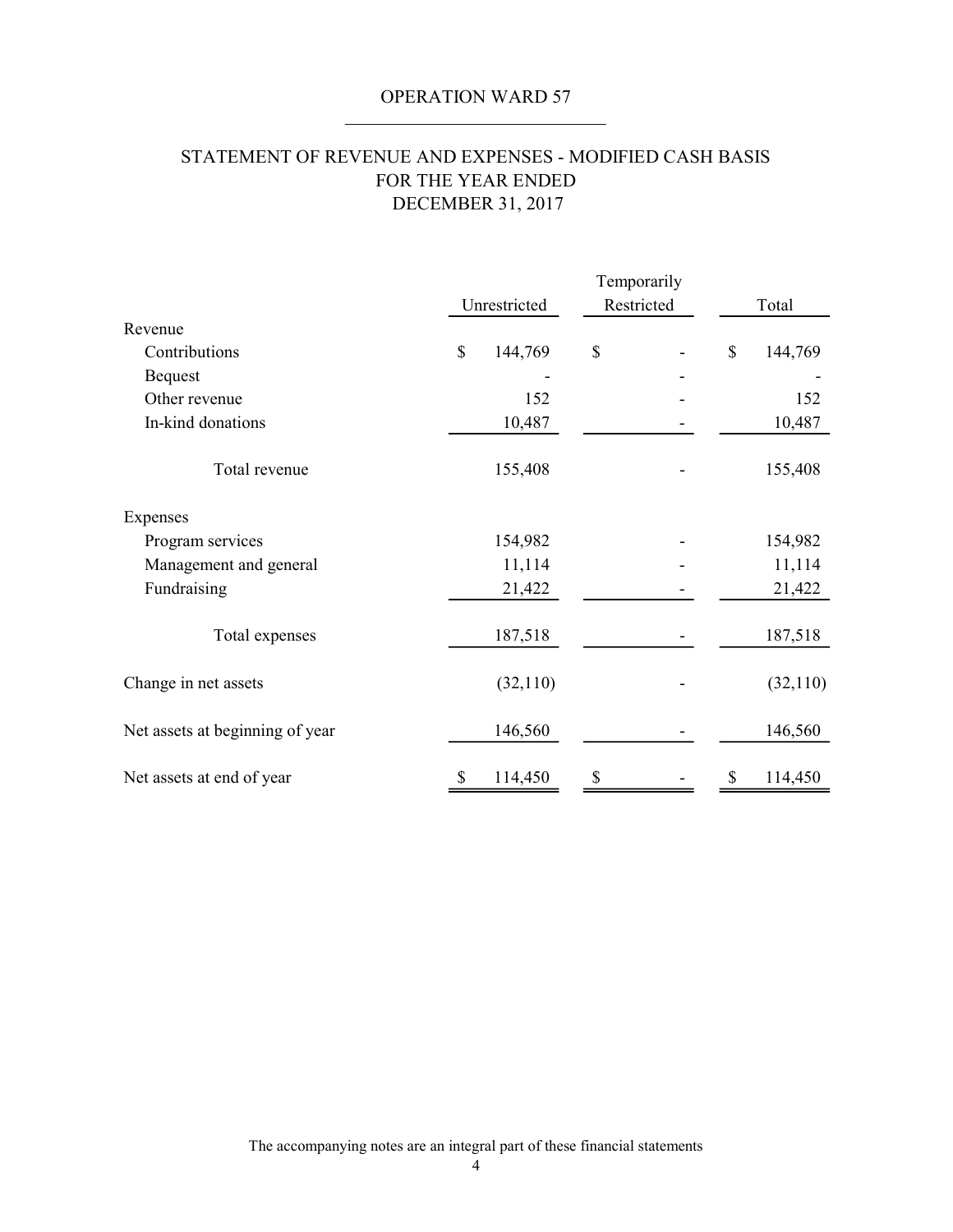# STATEMENT OF CASH FLOWS - MODIFIED CASH BASIS FOR THE YEAR ENDED DECEMBER 31, 2017

| Change in net assets                                         | \$<br>(32,110)<br>5,962 |
|--------------------------------------------------------------|-------------------------|
| Depreciation<br>Changes in operating assets and liabilities: |                         |
| (Increase) decrease in inventory                             | 1,587                   |
| Increase (decrease) in accrued expense                       |                         |
| Net cash provided/(used) by operating activities             | (24, 561)               |
| Net increase (decrease) in cash                              | (24, 561)               |
| Cash, at beginning of period                                 | 91,894                  |
| Cash, at end of period                                       | 67,333                  |
| SUPPLEMENTAL DISCLOSURE                                      |                         |
| Cash paid for:                                               |                         |
| Interest                                                     | \$                      |
| Income taxes                                                 | \$                      |

The accompanying notes are an integral part of these financial statements.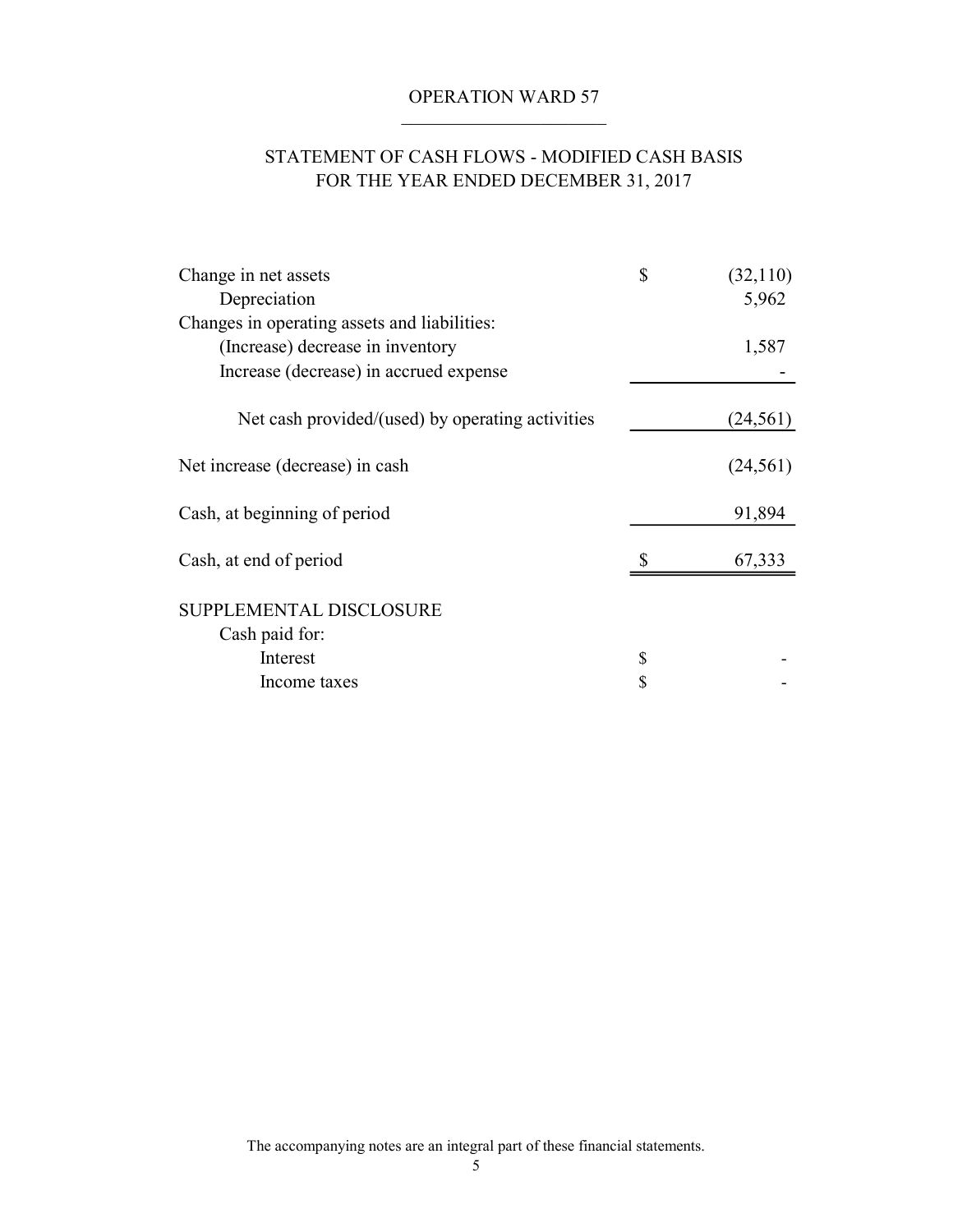# NOTES TO FINANCIAL STATEMENTS FOR THE YEAR END DECEMBER 31, 2017

### **NOTE 1. ORGANIZATION**

The mission of Operation Ward 57 is to support wounded, injured and ill service members, veterans, their caregivers and those that aid in their recovery by providing assistance and outreach in their recovery; comfort and morale; and through advocacy, education and promotion of their circumstances.

The longstanding wars in Iraq and Afghanistan have created an unprecedented number of severely wounded American Service Members. Ward 57 was the Amputee Ward at Walter Reed Army Medical Center; now Deck 4 at Walter Reed National Military Medical center in Bethesda, Maryland. This hospital ward sees some of the most critically wounded service members at a transformational time in their lives. Operation Ward 57 directly serves those recovering at Walter Reed and provides services nationwide to all military branches including members that are still active duty, retired or Veterans of OIF/OEF/OND. Caregivers and some medical staff also qualify for services. Programs include comfort, hygiene  $\&$  morale items, patient visits in the hospital, children  $\&$  family room supplies, holiday cheer events, small emergency grants, case management, wounded hero mentorship, morale boosting events and more.

#### **NOTE 2. SUMMARY OF SIGNIFICANT ACCOUNTING POLICIES**

#### Basis of Accounting

Financial transactions are recorded on the modified cash basis of accounting whereby revenues and the related assets are recognized when received rather than when the obligation is incurred. Similarly, expenses are recognized when paid, rather than when the liability is incurred. Inventory related expenses are recognized upon sale. This is a comprehensive basis of accounting other than generally accepted accounting principles.

#### Financial Statement Presentation

The Organization reports information regarding its financial position and activities according to three classes of net assets: unrestricted net assets, temporarily restricted net assets, and permanently restricted net assets. These classes of net assets are further described as follows:

*Unrestricted Net Assets* – Support received without donor restriction is considered unrestricted.

*Temporarily Restricted Net Assets* – Support received subject to donor-imposed time restrictions or stipulations for a particular purpose is considered temporarily restricted. When donor time restrictions expire or when donor program restrictions are satisfied, temporarily restricted net assets are reclassified to unrestricted net assets.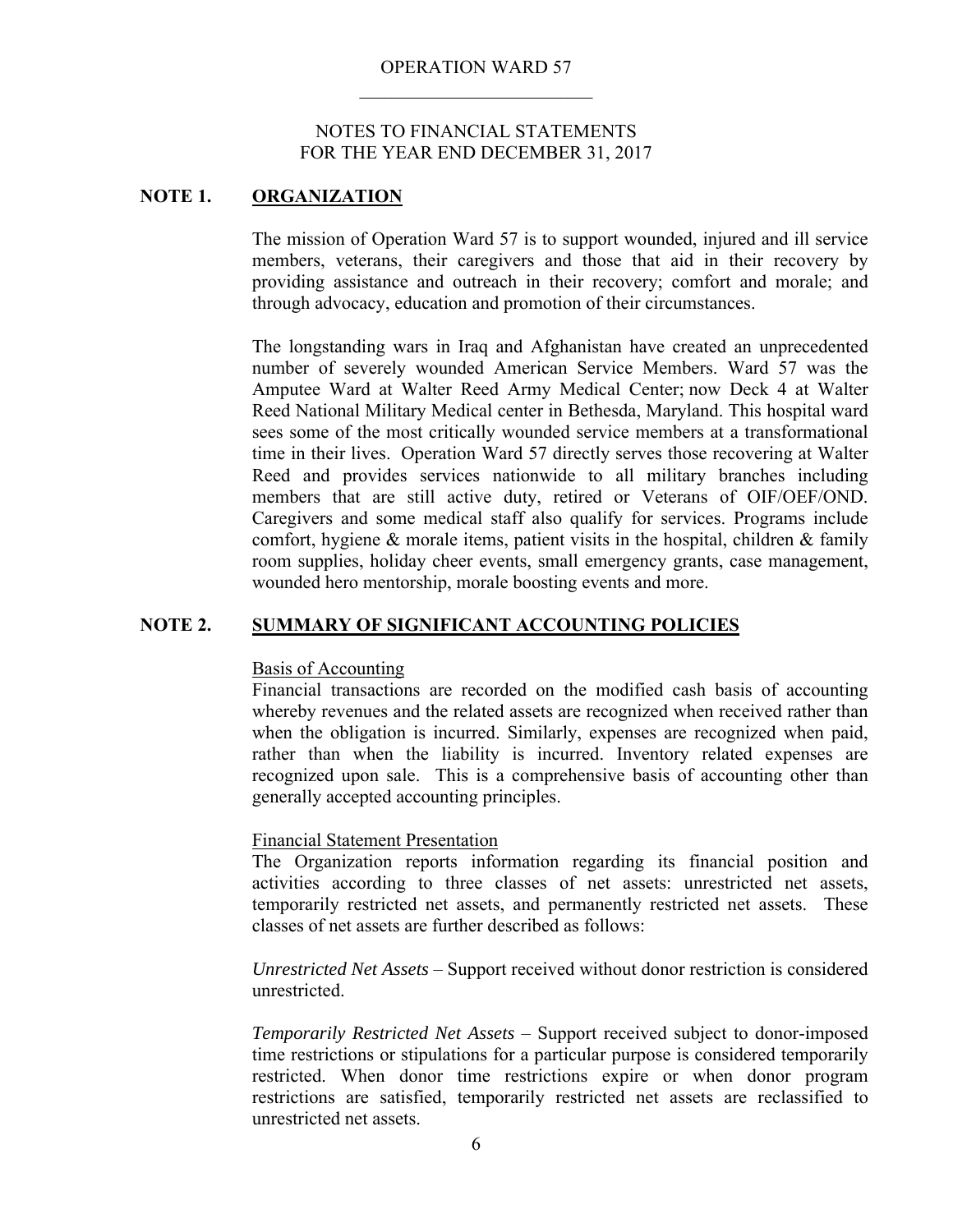# NOTES TO FINANCIAL STATEMENTS FOR THE YEAR END DECEMBER 31, 2017

# **NOTE 2. SUMMARY OF SIGNIFICANT ACCOUNTING POLICIES (continued)**

*Permanently Restricted Net Assets* – Support received in the form of endowment or sustaining funds is considered permanently restricted. The principal of permanently restricted contributions is restricted in perpetuity and the income is utilized for the purposes specified by the donor. The Organization has no permanently restricted net assets.

#### Cash and Cash Equivalents

Cash and cash equivalents includes highly liquid investments with an initial maturity of three months or less.

### Equipment

It is the capitalization policy of the Organization to expense purchases of equipment under \$750. Equipment is recorded at cost and depreciated on a straight-line basis over ten years. Depreciation expense during the year ended December 31, 2017 was \$5,962.

Restricted and unrestricted revenue and support – Support that is restricted by the donor is reported as an increase in unrestricted net assets if the restriction expires in the reporting period in which the support is recognized. All other donorrestricted support is reported as an increase in temporarily or permanently restricted net assets, depending on the nature of the restriction. When a restriction expires (that is, when a stipulated time restriction ends or purpose restriction is accomplished), temporarily restricted net assets are reclassified to unrestricted net assets and reported in the statement of activities and net assets as the net assets are released from restrictions.

# In-Kind Contributions of Good and Services

The Organization recognizes contribution revenue for goods received at the fair value of these goods at the date of the donation. These activities are reported with program expenses.

Volunteers have made significant contributions of time to the Organization's program, fundraising, and support functions. The value of this contributed time does not meet the criteria for recognition of contributed services under accounting principles generally accepted in the United States of America, and, accordingly, is not reflected in the accompanying financial statements.

#### Advertising Costs

Advertising costs to promote the Organization totaled \$7,118. Such costs are expensed as incurred and are allocated between program, management, and fundraising expenses in the statement of activities.